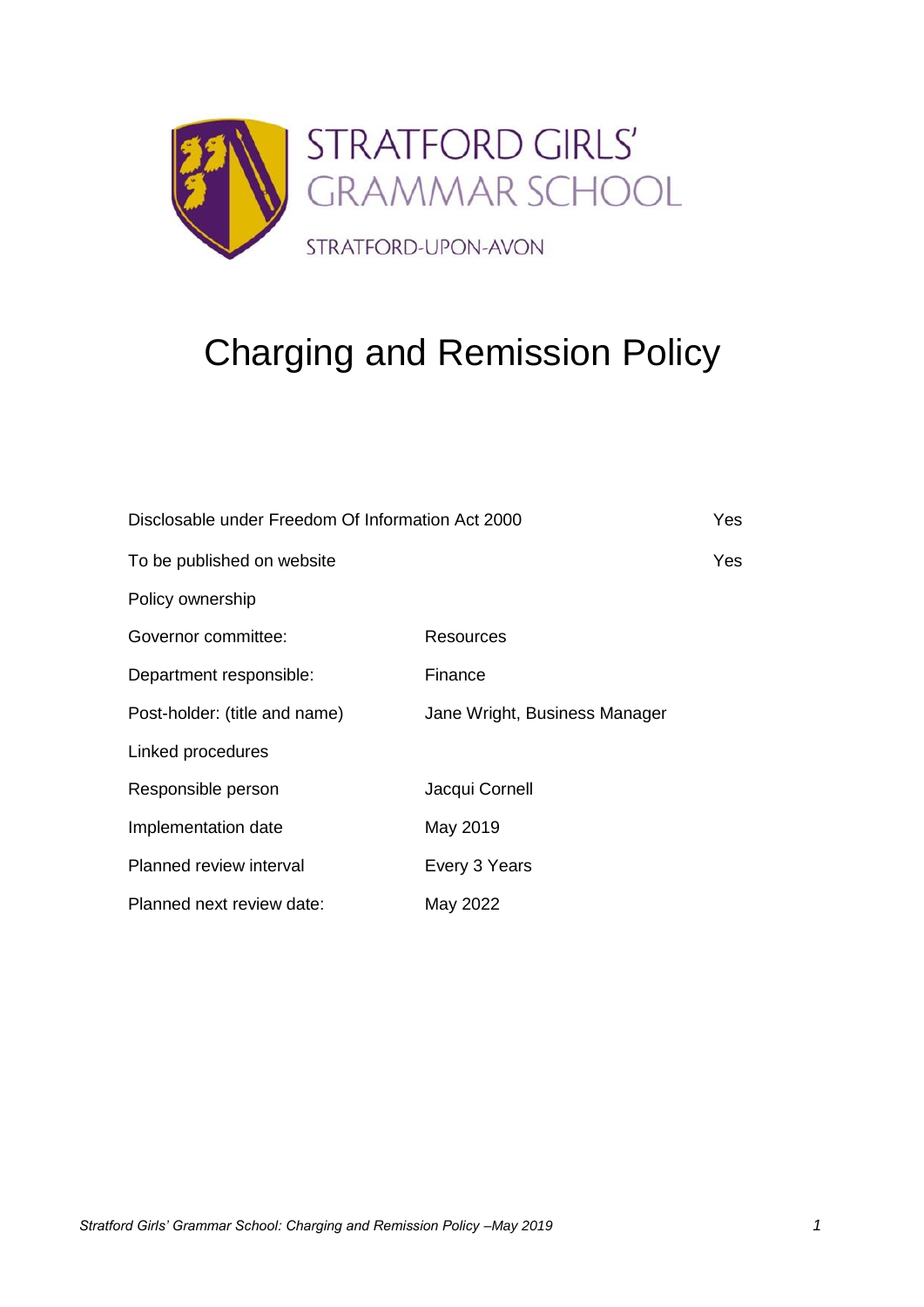# **Introduction**

In accordance with Section 33 of the School's Funding Agreement, Stratford Girls' Grammar School is required to determine the charging and remissions policy required to address Section 457 of the Education Act 1996. This policy has been drawn up with regard to guidance published by the DfE in November 2013: *Charging for School Activities.* The Governing Body confirm their belief that this policy is in line with legislation.

The Governing Body acknowledges the right of every student to receive free school education and understands that activities offered wholly or mainly during normal teaching time must be made available to all students regardless of their parents' ability or willingness to help meet the cost. The governors also recognise the valuable contribution that a wide range of additional activities, trips and residential experiences can make towards pupils' education and aim to promote and provide such activities both as part of a broad and balanced curriculum and as additional optional activities.

(Throughout this policy, the term "parents" means all those having parental responsibility for a child.)

#### **1. General Principle**

The general principle within the Act is that no charge will be made for any books, materials, instruments, equipment or transport for use in connection with education if the education is:

- within school hours (but excluding the mid-day break)
- required for the National Curriculum but out of school hours
- for statutory religious education
- for instrumental or vocal tuition, unless the tuition is provided at the request of the pupil's parent
- for a prescribed public examination prepared for by the school
- for exam re-sits if the pupil is being prepared for the re-sit at the school.

However there are exceptions where the school can make charges.

#### **2. Exceptions**

Charges **are** permitted under the Act to meet the costs of the following:

- any materials, books, instruments or equipment where the pupil's parent wishes her to own them (eg in art, design, food or technology lessons)
- optional extras, including:
	- education provided out of school time that is not a) part of the national curriculum, b) part of a syllabus for a prescribed public exam that the pupil is being prepared for at the school, or c) part of religious education
	- − exam entry fees if the registered pupil has not been prepared for the exam at the school
	- − transport (other than that required to take the pupil to school or in connection with educational visits)
	- − board and lodging on residential educational trips.
- music and vocal tuition (individually or in groups) when at the request of the pupil's parents
- exam entry fees if a pupil fails, without good reason, to meet the exam requirements for the syllabus
- re-marking an examination paper where the re-mark is requested by the parent or student
- re-sits of prescribed public examinations where no further preparation has been provided by the school

In calculating the cost of optional extras an amount may be included in relation to:

- any materials, books, instruments or equipment provided
	- the cost of buildings and accommodation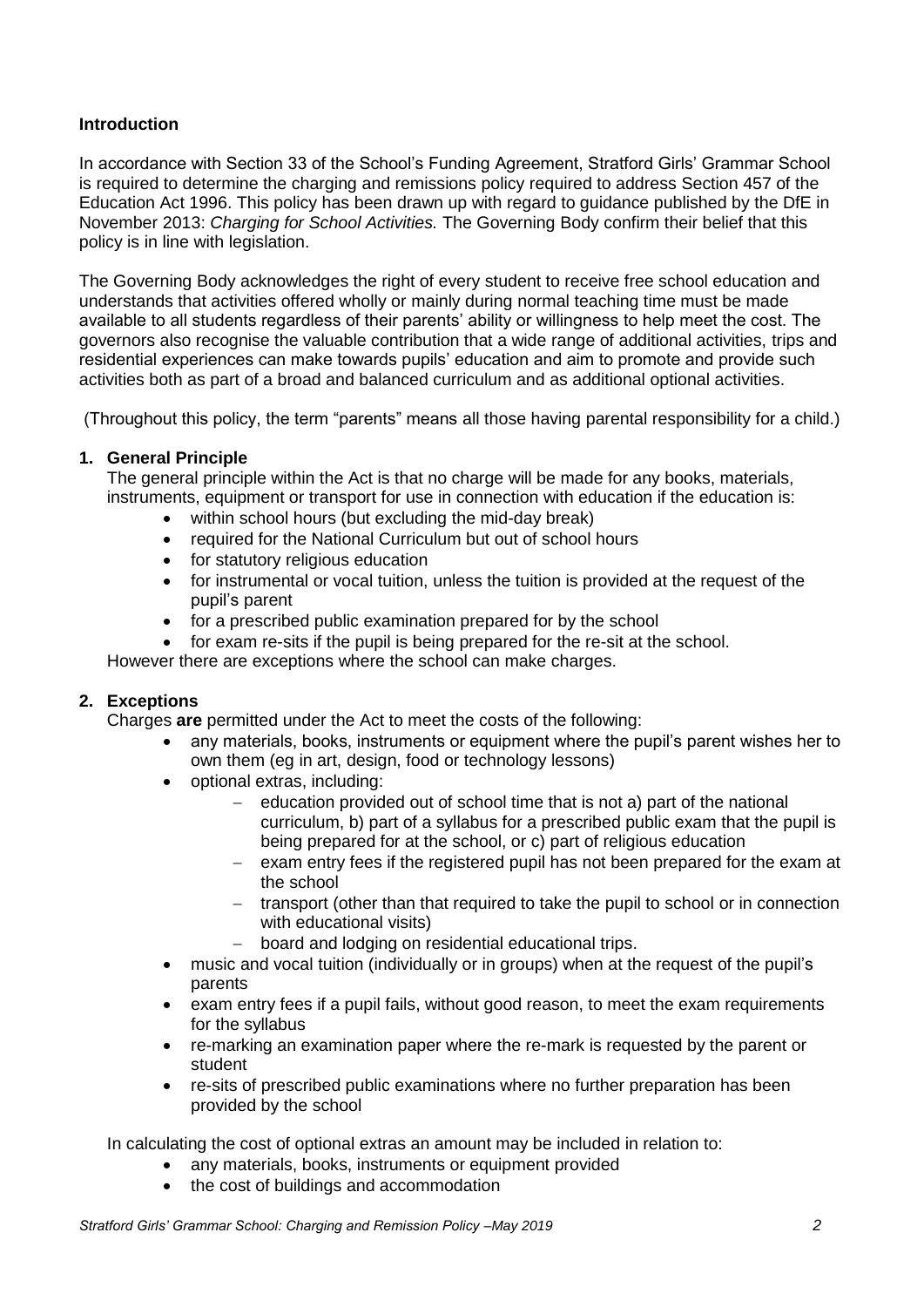- non-teaching staff
- teaching staff engaged under contracts purely to provide an optional extra or to provide tuition in playing a musical instrument or vocal tuition, where this is an optional extra.

In all cases where a permitted charge is made, parents will be told the amount in advance. Any charge made in respect of individual pupils will not exceed the actual cost of providing the optional extra activity, divided equally by the number of pupils participating. It will not therefore include an element of subsidy for any other pupils wishing to participate in the activity whose parents are unwilling or unable to pay the full charge. Participation in any optional extra activity will be on the basis of parental choice and a willingness to meet the charges. Parental agreement is therefore a necessary pre-requisite for the provision of an optional extra where charges will be made.

# **3. Voluntary Contributions**

The Act permits voluntary contributions to be requested for any specific visit and/or activity either inside or outside of school time. Headteachers or governing bodies may ask parents for voluntary contributions towards the cost of a) any activity which takes place during school hours, b) school equipment and c) school funds generally. In all cases where voluntary contributions are requested, parents will be told the amount in advance, and parents on low incomes and in receipt of the benefits listed below will be informed that support is available to them. The level of voluntary contribution requested will not be set with the intention of exceeding the actual cost per student incurred. No individual student will be excluded from a visit or activity if their parent chooses not to pay the voluntary contribution. However the visit or activity may have to be cancelled if insufficient contributions are received. Care will be taken when making requests for voluntary contributions to ensure that parents do not feel pressurised into paying: it is voluntary and not compulsory.

## **4. Other Charges**

To actively engage in learning, be ready to learn and be able to learn in many different contexts, it is essential that students have the right basic equipment eg pens, pencils, rulers, calculators. Whilst there is no legal or formal requirement for parents to provide these items the school actively encourages parents and students to purchase them. Some optional items of equipment may on occasion be offered for sale by the school eg revision guides etc. The school will also seek payment from parents for damage to or loss of school property caused wilfully or negligently by their child.

## **5. Refunds**

Refunds of charges or voluntary contributions received will be made in the following circumstances:

- Cancellation of trips or activities due to circumstances beyond the student's control.
- The school deciding that a student should not take part in a trip or activity for whatever reason. Refunds will be reduced by the amount of any non-refundable deposits made. In exceptional circumstances, the parent may be able to receive a refund through the trip insurance policy
- In the event that an examination re-mark requested by a parent or student is successful (when the reimbursement of fees will be made by the examination board).

In other circumstances, at the discretion of the Headteacher.

## **6. Support Fund**

Where charges are to be made to parents, or voluntary contributions sought, these will be advised in advance and collected prior to the activity. Requests for help from parents on eligible benefits will be considered and assistance provided within the limits of any support fund that may be available. Complete confidentiality will be observed in all such matters.

Eligible benefits include: